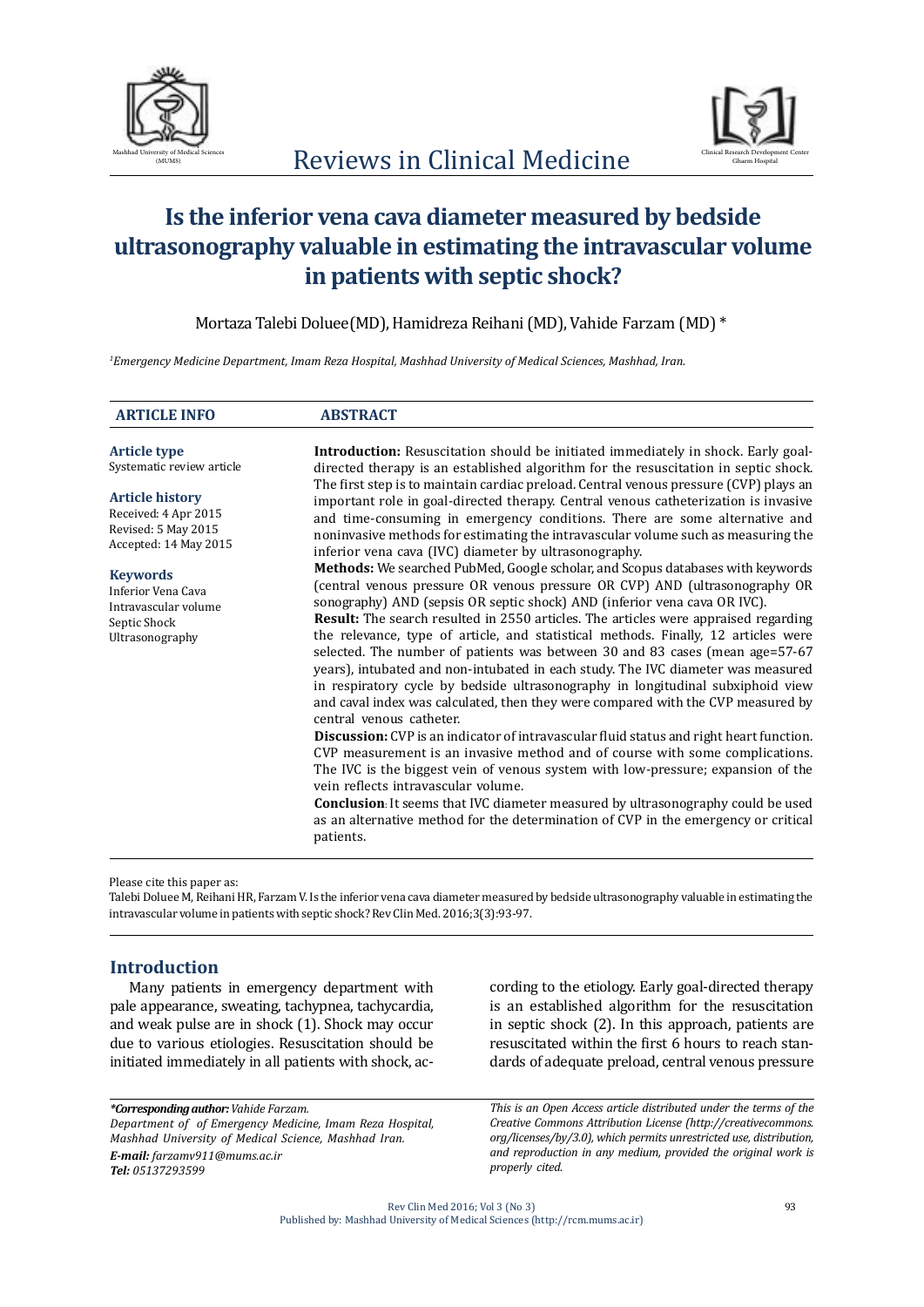# **Results**

The search resulted in 2550 articles, 230 cases were selected based on the title, and then abstracts were reviewed. Fifty-one articles were found rel evant and full texts were appraised for the study design. Finally, 12 articles were selected (Figure 1).

(CVP), perfusion, mean blood pressure (BP), and normalization of oxygen delivery (central venous oxygen saturation (Scv $O_2$ ) of 70% or lactate clearance of 10%). The first step in goal-directed therapy is to maintain the cardiac preload. It is difficult to estimate cardiac preload in an emergency situation. Heart rate, BP, capillary refill, and adequate urine output could be used to estimate intravascular vol ume in not severely ill patients, but in critically ill patients, CVP plays an important role in goal-direct ed therapy (1).

Central venous catheterization insertion is an in vasive and time-consuming emergency procedure with various complications such as hematoma, hemothorax, pneumothorax, infection, and vascular injuries. Besides, catheter could not be inserted in patients with coagulopathy, insertion site infection, and unsuitable anatomy (2). There are some alter native and noninvasive methods for estimating the intravascular volume such as measuring the IVC di ameter by ultrasonography (1). Thus, we decided to review the studies that utilized the bedside ultraso nography technique, its accuracy, and reliability for estimating the intravascular volume.

# **Methods**

The question of this study is considered in a systematic review of literature which is prepared based on preferred reporting items for systematic reviews and meta-analyses, PRISMA statement (3).

Google Scholar, PubMed, and Scopus were used as the main databases to search the most rele vant articles related to the aim of this review. No time limitation were posed to the literature search (since 1st January 2015), except a definite search strategy with special keywords which were as fol lows: (central venous pressure OR venous pres sure OR CVP) AND (ultrasonography OR sonogra phy) AND (sepsis OR septic shock) AND (inferior vena cava OR IVC). The non-published articles, non-indexed journals, and non-English resources were not reviewed.

> In one study, the sensitivity and specificity of IVC diameter for the determination of CVP<10  $\text{cmH}_{2}$ O

Relevant articles were searched based on inclu sion and exclusion criteria to prevent any bias and irrelevant issues. All the articles which studied the comparison of IVC diameter by ultrasonogra phy with CVP were eligible to be included in this review. The studies in trauma or children patients were excluded. Those which applied computed tomography scan or other methods for IVC diame ter estimation and case reports were not included. Studies were first extracted based on the title and abstract obtained through initial search. Eventu ally, the full texts of the articles were studied to limit the results to the most relevant articles. References of the extracted articles were also studied to prevent missing any additional article.

# **Figure 1.** Flowchart of the selection process of articles



In these 12 studies, evaluation was performed in patients admitted to the emergency department and intensive care unit. The number of patients was between 30 and 83 cases in each study. The mean age was 57 to 67 years. Some patients were intubated and some were non-intubated. The un derlying diseases were mostly associated with hy povolemia, sepsis, or other non-traumatic medical illnesses. Table 1 shows the characteristic data of included articles.

IVC diameter in inspiration and expiration, and IVC collapse were compared with the CVP mea sured by central venous catheter. In one study, IVC diameter of patients was compared with healthy volunteers (4).

Technically, the IVC diameter was measured in inspiration and expiration by bedside ultrasonog raphy in longitudinal subxiphoid view and then caval index [CI = dIVCe (Inferior vena cava diameter in expiration)−dIVCi (inferior vena cava diameter in inspira tion)/dIVCe] was calculated. In one study, IVC di ameter was compared in the mid-abdomen, supra iliac, and subxiphoid views (5). The best view for the IVC diameter measurement was longitudinal subxiphoid (5). Measurement of the IVC caval index had a higher association with CVP compared to the measurement of the IVC diameter alone (6). In in tubated patients, a significant relationship was not found between caval index and CVP (7).

**Table 1.** Characteristic data of the included studies.

| Author<br>Year<br>Reference           | Number<br>0f<br>patients | Mean age         | Ward                                | <b>Disease</b>                                                             | Condition                                                                                    | Technique                                                                                                      | Result                                                                                                                                                                                                                                                                                                                                                                                                           |
|---------------------------------------|--------------------------|------------------|-------------------------------------|----------------------------------------------------------------------------|----------------------------------------------------------------------------------------------|----------------------------------------------------------------------------------------------------------------|------------------------------------------------------------------------------------------------------------------------------------------------------------------------------------------------------------------------------------------------------------------------------------------------------------------------------------------------------------------------------------------------------------------|
| De Lorenzo<br>2012<br>(5)             | 72                       | 67               | ED <sup>1</sup><br>ICU <sup>2</sup> | Respira-<br>tory<br>fail-<br>ure sepsis<br>pancreati-<br>tis               | 43% under me-<br>chanical venti-<br>lated                                                    | $IVC3$ diameter mea-<br>surement in sub-<br>xiphoid,<br>mid-ab-<br>domen, supra iliac<br>views                 | From the anatomical<br>views, the subxiphoid<br>was the most reliable<br>Longitudinal<br>view.<br>views generally were<br>better than transverse<br>views.                                                                                                                                                                                                                                                       |
| Suat Zenign<br>2013<br>(4)            | 50                       | $57.1 \pm 16.8$  | <b>ED</b>                           | Hypovo-<br>lemia pa-<br>tients com-<br>pared with<br>healthy<br>volunteers | spontaneous<br>respiration                                                                   | IVC diameter mea-<br>during<br>surement<br>inspiration and expi-<br>ration by M-mode in<br>the subxiphoid view | In hypovolemic pa-<br>tients compared to<br>healthy<br>volunteers<br>the ultrasonographic<br>measurement of IVC<br>diameter in inspira-<br>tion and expiration<br>and RV <sup>4</sup> diameter was<br>significantly lower $(p=$<br>$0.001$ .                                                                                                                                                                     |
| Serenat<br>Citilcioglu<br>2014<br>(7) | 45                       | N/A <sup>5</sup> | ED                                  | malignancy<br>sepsis<br>pneumo-<br>nia,<br>asth-<br>ma,<br>COPD            | $(24.4\%)$ under<br>mechanical<br>ventilation<br>$(75.6%)$ spon-<br>taneous respi-<br>ration | IVC diameter mea-<br>surement<br>during<br>inspiration and ex-<br>piration in the subx-<br>iphoid area.        | In patients with spon-<br>taneous<br>respiration,<br>the ultrasonographic<br>measurement of IVC<br>diameter in expiratory<br>and inspiratory phases<br>was significantly re-<br>lated to CVP <sup>6</sup> values<br>(respectively p=0.002,<br>$p=0.001$ ). In mechan-<br>ically ventilated pa-<br>tients no statistically<br>significant association<br>between IVC diame-<br>ters and CVP values<br>were found. |
| Wiwatwora-<br>pan<br>2012<br>(8)      | 47                       | 60±16            | ED                                  | N/A                                                                        | N/A                                                                                          | IVC diameter mea-<br>surement on end-ex-<br>piration<br>in subx-<br>iphoid view                                | There is a correla-<br>tion between CVP and<br>end-expiration IVC di-<br>ameter $(r=0.75)$                                                                                                                                                                                                                                                                                                                       |
| Thanakitcha-<br>rua<br>2013<br>(6)    | 70                       | $63.8 \pm 1.9$   | ICU                                 | Sepsis with<br>hemody-<br>namic in-<br>stability<br>$(80.0\%)$             | 64.3%<br>under<br>mechanical<br>ventilation                                                  | IVC diameters mea-<br>surement in inspira-<br>tion and expiration<br>and IVC collapse in-<br>dex calculated    | The CVP had the most<br>significant correlation<br>with IVC-CI <sup>7</sup> (r=-0.612,<br>$p<0.001$ ).                                                                                                                                                                                                                                                                                                           |
| Nagdev<br>2010<br>(10)                | 73                       | 63               | ED                                  | sepsis                                                                     | N/A                                                                                          | IVC diameters mea-<br>surement in inspira-<br>tion and expiration<br>and caval index cal-<br>culated           | There was a correla-<br>tion of -0.74 between<br>caval index and CVP.<br>If the caval index was<br>equal or more than<br>$50\%$ , it could predict<br>a CVP less than 8 mm<br>Hg with a sensitivity of<br>91%, and specificity of<br>94%, (95% CI of 84%<br>to $99\%$ ), the PPV $8$ of<br>$87\%$ , and the NPV <sup>9</sup> of<br>96%.                                                                          |
| Schefold<br>2007<br>(14)              | 30                       | $60 + 15$        | ICU                                 | severe<br>sepsis<br>or septic<br>shock                                     | Under mechan-<br>ical ventilation                                                            | IVC diameters mea-<br>surement in respi-<br>ration                                                             | There was<br>a great<br>correlation<br>between<br>inspiratory and expi-<br>ratory diameter of IVC<br>with CVP.                                                                                                                                                                                                                                                                                                   |
| Stawicki<br>2009<br>(12)              | 83                       | 58.3             | <b>ICU</b>                          | Admit sur-<br>gery ICU                                                     | N/A                                                                                          | IVC collapse index<br>measured                                                                                 | There was a significant<br>correlation<br>between<br>IVC-CI<br>ranges<br>and<br>mean CVP.                                                                                                                                                                                                                                                                                                                        |
| Minutiello<br>1993<br>(13)            | 65                       | N/A              | ED                                  | N/A                                                                        | spontaneous<br>respiration                                                                   | The caval index was<br>measured in subcos-<br>tal views within 2 cm<br>of the right atrium<br>origin of IVC    | A caval index><br>or<br>=20% indicate normal<br>CVP, a caval index $\lt$<br>20% is related to an<br>elevated value of CVP.                                                                                                                                                                                                                                                                                       |



| Author<br>Year<br>Reference                    | Number<br>0 f<br>patients | Mean age         | Ward                                | <b>Disease</b>                                                             | Condition                                                                                     | <b>Technique</b>                                                                                               | Result                                                                                                                                                                                                                                                                                                                                                                                                             |
|------------------------------------------------|---------------------------|------------------|-------------------------------------|----------------------------------------------------------------------------|-----------------------------------------------------------------------------------------------|----------------------------------------------------------------------------------------------------------------|--------------------------------------------------------------------------------------------------------------------------------------------------------------------------------------------------------------------------------------------------------------------------------------------------------------------------------------------------------------------------------------------------------------------|
| De Lorenzo<br>2012<br>〔5〕                      | 72                        | 67               | ED <sup>1</sup><br>ICU <sup>2</sup> | Respira-<br>fail-<br>tory<br>ure sepsis<br>pancreati-<br>tis               | 43% under me-<br>chanical venti-<br>lated                                                     | IVC <sup>3</sup> diameter mea-<br>surement in sub-<br>xiphoid,<br>mid-ab-<br>domen, supra iliac<br>views       | From the anatomical<br>views, the subxiphoid<br>was the most reliable<br>view.<br>Longitudinal<br>views generally were<br>better than transverse<br>views.                                                                                                                                                                                                                                                         |
| Suat Zenign<br>2013<br>(4)                     | 50                        | $57.1 \pm 16.8$  | <b>ED</b>                           | Hypovo-<br>lemia pa-<br>tients com-<br>pared with<br>healthy<br>volunteers | spontaneous<br>respiration                                                                    | IVC diameter mea-<br>surement<br>during<br>inspiration and expi-<br>ration by M-mode in<br>the subxiphoid view | In hypovolemic pa-<br>tients compared to<br>healthy<br>volunteers<br>the ultrasonographic<br>measurement of IVC<br>diameter in inspira-<br>tion and expiration<br>and RV <sup>4</sup> diameter was<br>significantly lower $(p=$<br>$0.001$ ).                                                                                                                                                                      |
| Serenat<br>Citilcioglu<br>2014<br>[7]          | 45                        | N/A <sup>5</sup> | ED                                  | malignancy<br>sepsis<br>pneumo-<br>nia,<br>asth-<br>ma,<br>COPD            | $(24.4\%)$ under<br>mechanical<br>ventilation<br>$(75.6\%)$ spon-<br>taneous respi-<br>ration | IVC diameter mea-<br>surement<br>during<br>inspiration and ex-<br>piration in the subx-<br>iphoid area.        | In patients with spon-<br>taneous<br>respiration,<br>the ultrasonographic<br>measurement of IVC<br>diameter in expiratory<br>and inspiratory phases<br>was significantly re-<br>lated to CVP <sup>6</sup> values<br>$(respectively p=0.002,$<br>$p=0.001$ ). In mechan-<br>ically ventilated pa-<br>tients no statistically<br>significant association<br>between IVC diame-<br>ters and CVP values<br>were found. |
| Wiwatwora-<br>pan<br>2012<br>$\left( 8\right)$ | 47                        | 60±16            | ED                                  | N/A                                                                        | N/A                                                                                           | IVC diameter mea-<br>surement on end-ex-<br>piration<br>in subx-<br>iphoid view                                | There is a correla-<br>tion between CVP and<br>end-expiration IVC di-<br>ameter $(r=0.75)$                                                                                                                                                                                                                                                                                                                         |
| Thanakitcha-<br>rua<br>2013<br>[6]             | 70                        | $63.8 \pm 1.9$   | ICU                                 | Sepsis with<br>hemody-<br>namic in-<br>stability<br>$(80.0\%)$             | 64.3%<br>under<br>mechanical<br>ventilation                                                   | IVC diameters mea-<br>surement in inspira-<br>tion and expiration<br>and IVC collapse in-<br>dex calculated    | The CVP had the most<br>significant correlation<br>with IVC-CI <sup>7</sup> (r=-0.612,<br>$p<0.001$ ).                                                                                                                                                                                                                                                                                                             |
| Nagdev<br>2010<br>(10)                         | 73                        | 63               | ED                                  | sepsis                                                                     | N/A                                                                                           | IVC diameters mea-<br>surement in inspira-<br>tion and expiration<br>and caval index cal-<br>culated           | There was a correla-<br>tion of -0.74 between<br>caval index and CVP.<br>If the caval index was<br>equal or more than<br>$50\%$ , it could predict<br>a CVP less than 8 mm<br>Hg with a sensitivity of<br>91%, and specificity of<br>94%, (95% CI of 84%<br>to 99%), the PPV $8$ of<br>$87\%$ , and the NPV <sup>9</sup> of<br>$96%$ .                                                                             |
| Schefold<br>2007<br>(14)                       | 30                        | $60 + 15$        | ICU                                 | severe<br>sepsis<br>or septic<br>shock                                     | Under mechan-<br>ical ventilation                                                             | IVC diameters mea-<br>surement in respi-<br>ration                                                             | There was<br>a great<br>correlation<br>between<br>inspiratory and expi-<br>ratory diameter of IVC<br>with CVP.                                                                                                                                                                                                                                                                                                     |
| Stawicki<br>2009<br>(12)                       | 83                        | 58.3             | <b>ICU</b>                          | Admit sur-<br>gery ICU                                                     | N/A                                                                                           | IVC collapse index<br>measured                                                                                 | There was a significant<br>correlation<br>between<br><b>IVC-CI</b><br>ranges<br>and<br>mean CVP.                                                                                                                                                                                                                                                                                                                   |
| Minutiello<br>1993<br>(13)                     | 65                        | N/A              | ED                                  | N/A                                                                        | spontaneous<br>respiration                                                                    | The caval index was<br>measured in subcos-<br>tal views within 2 cm<br>of the right atrium<br>origin of IVC    | A caval index><br>or<br>$=$ 20% indicate normal<br>CVP, a caval index $\lt$<br>20% is related to an<br>elevated value of CVP.                                                                                                                                                                                                                                                                                      |